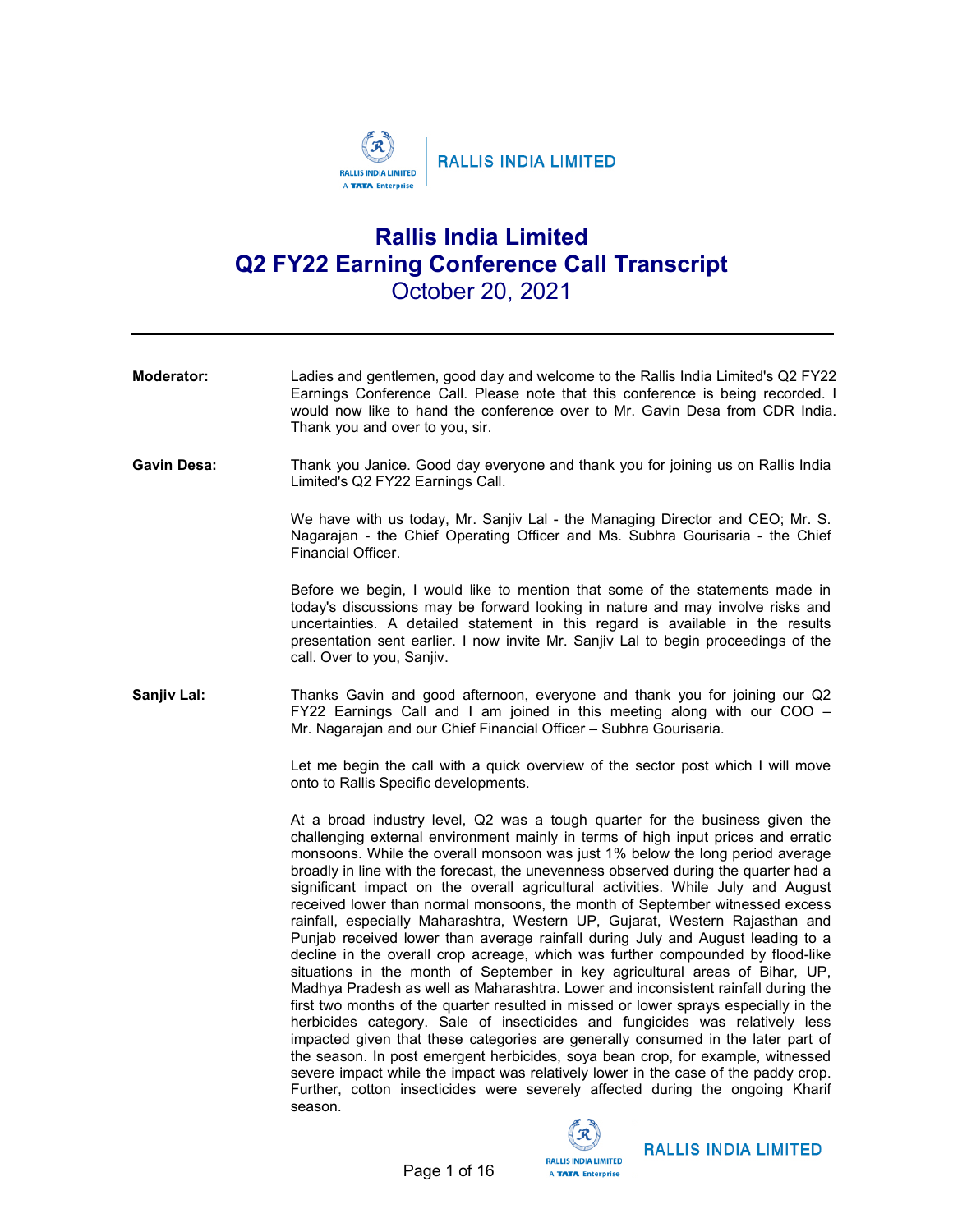The one positive from the monsoons having largely made up for the shortfall was that there is now adequate water for the Rabi season. In addition to the monsoon related challenges, industry has also had to deal with challenges related to raw material and freight cost. While one would ideally like to pass on the rising input cost, it is not always possible due to market conditions and affordability of the farmer for the crop that has been cultivated. You all would be well aware of the very extreme and unique challenges being faced by the industry particularly from inputs from China. In some instances, inputs have either been unavailable for extended periods of time or prices have seen a significant spike. This combined with a limited availability of containers and high freight rates has resulted in significant stress both in terms of cost as well as supply chain.

On the exports front, barring the freight and logistical challenges, business at a broad level continued to perform well. On a long-term basis, the sector fundamentals continue to remain strong.

Moving now onto Rallis specific developments:

Given the circumstances, our crop care business performed satisfactorily, but our seeds business suffered significant headwinds in our key hybrid categories. Erratic monsoons impacted the demand and revenue momentum while rising input prices have led to margin compression for our crop care segment.

Moving onto our operational performance:

We continued to make steady progress towards our stated objective of improving our product mix by introducing newer products and widening our distribution reach. Having added 6 and 4 new products during FY20 and FY21 respectively, we have added 6 crop protection products during the first half of the current financial year. As you may be aware, in the crop protection category, we launched rice herbicide as well as fungicide for fruits and vegetables during Q1.

Furthermore, we had also introduced one product under the crop nutrition category. Continuing the same momentum, we introduced three crop protection and three crop nutrition products during Q2. We are also pleased to note that we have been able to scale up the launches done during last year, chiefly aided by the progressive unlocking that we have witnessed. This allowed our sales force to engage in more on-ground activities and undertake demonstrations of new products through farmers. However, we believe this situation will further improve allowing for even better demand generation activities in the field. In addition, as mentioned in our previous call, we have also conducted a thorough analysis of our portfolio and identified opportunities for improvement and are undertaking steps towards plugging the gaps in our portfolio. Further, we are also undertaking steps towards building our new brand architecture to bring greater simplification and recall. We had rolled out 26 products under the new brand architecture during FY21 and by H1 we have had almost 43 of our products coming into the new brand architecture.

Lastly, in terms of our distribution network: Our network of close to 6,700 distributors between crop care and seeds business and approximately 80,000 retailers cover almost 80% of the districts.

Moving onto the seeds business:

Q1 was an extremely difficult period for the entire industry as the growth got impacted owing to increased demand of illegal herbicide tolerant cotton seeds and

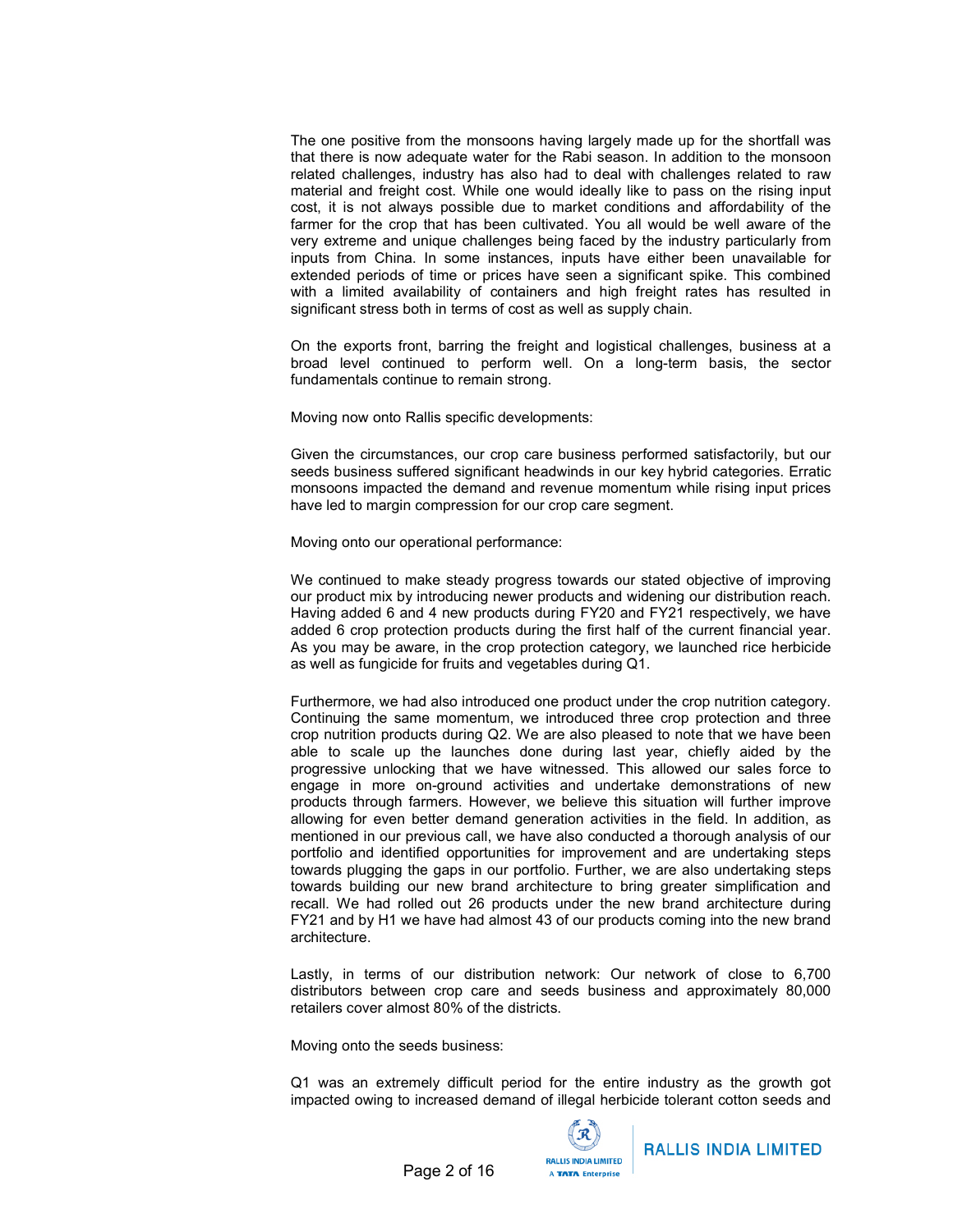a crop shift due to the prevailing commodity prices outlook as well as the erratic weather patterns. Despite the near-term challenges, we continue to improve our portfolio by introducing newer products which include medium duration paddy and additional cotton hybrids as well. Our efforts in the seeds business are directed towards building our Rabi portfolio, delivering volume growth across segments, setting up new retailer loyalty program and higher hybridization to be supported by the products which are tolerant to disease as well as abiotics and that is where our efforts R&D also focused. We are also focusing on in-licensing tie-ups for mustard and vegetable seeds till the time we are able to commercialize our own hybrids.

One important strategic initiative we have kicked off towards end of September was the 'One Rallis' approach to the market to leverage the synergy benefits from our strong presence in specific geographies and seeds into our crop care business and vice versa. The sales and demand generation teams have been integrated under 'One Rallis'. This will allow us to present a single face to the trade and to the farmers for both the categories. We believe that we could benefit from both sales gains as well as cost efficiencies. Our 'One Rallis' initiative currently is introduced in the Eastern part of the country and we will use this as a template to arrive at a national architecture in due course of time.

As far as the international business is concerned, we registered revenue growth of 22% during the quarter. Demand for most of our products continues to remain strong.

With regard to Metribuzin, volume still remain subdued, however, we have completed reorganizing Metribuzin production facility at a single plant in a single building during the quarter and the growth in Q2 was chiefly due to Pendimethalin and Hexaconazole. Their enhanced capacities are being well-utilized. We are also working towards increasing the share of formulated products in our exports business and there has been some progress on that as well.

Lastly, as mentioned earlier, we are also undertaking steps towards augmenting the overall product portfolio for the business and are on track to add at least one new active ingredient during the next financial year to complement our existing portfolio and we continue to explore contract manufacturing opportunities with potential partners and discussions are progressing satisfactorily. Our efforts for domestic sourcing of some of our raw materials are also progressing with two raw materials for one of our products being now locally sourced.

Further, on the raw material front, as mentioned earlier, costs have been going up. We have undertaken a high frequency approach to calibrate our pricing as much as possible, keeping customer affordability, brand pricing power and our competitive factors in mind. However, as witnessed during Q2, cost pressures have resulted in margin decline both due to our approach to protect rupee margins and the difficulty in the market to absorb steeper hikes. However, in the domestic crop protection market towards Q2 end, we have undertaken further price corrections that average about 8% to 10% as the cost pressures have intensified.

A quick word on the CAPEX, before I hand over to Subhra. We have completed the first phase of our formulation plant at Dahej SEZ and we are awaiting certain regulatory approvals before we can start invoicing from that facility and we are on track to complete our multipurpose plant at Dahej SEZ during H1 of the next financial year. Further, we have also completed the Ankleshwar debottlenecking projects for two of our active ingredients and our CAPEX for FY22 should be in the region of Rs.250 odd crore as indicated earlier.

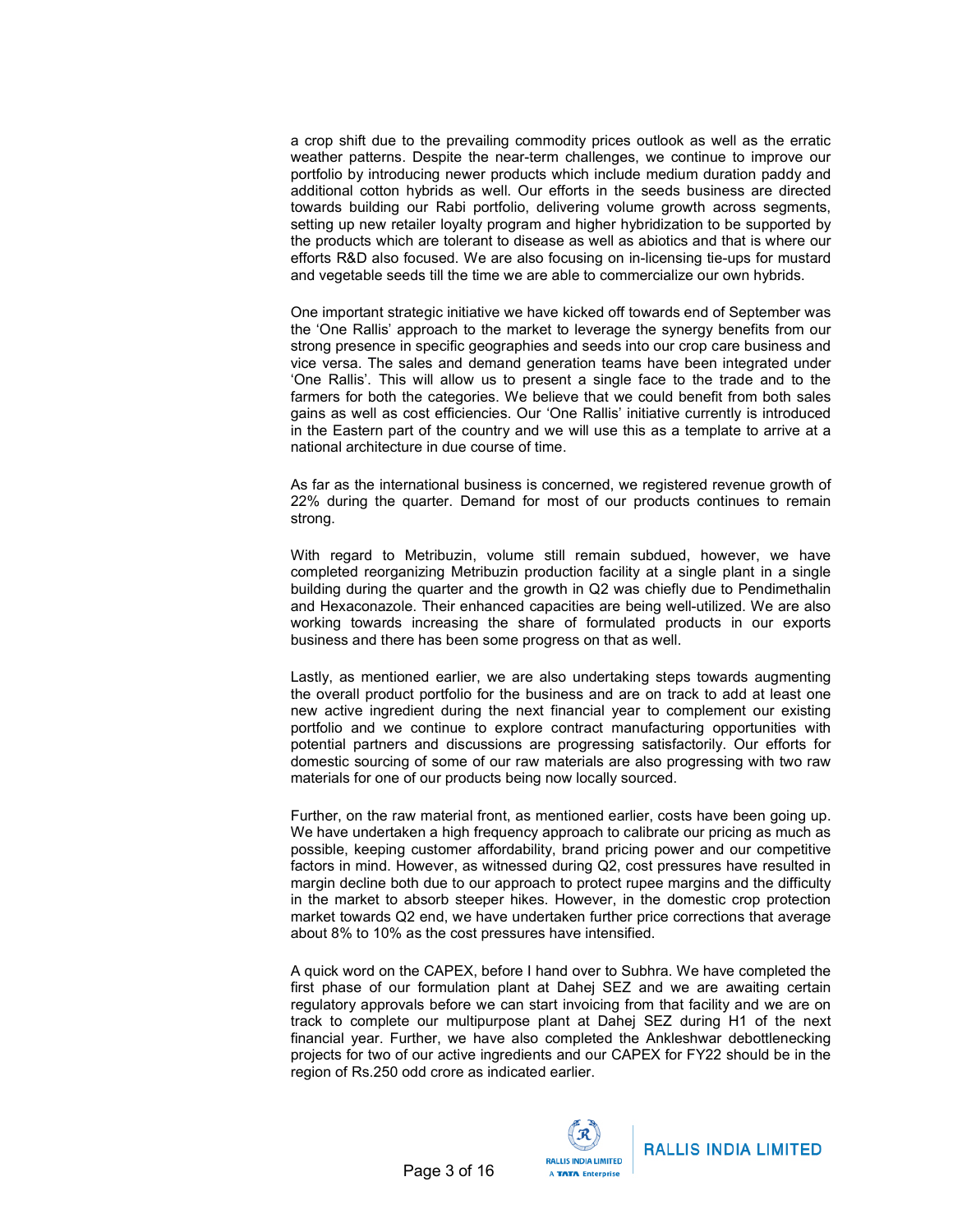With that, I will request Subhra to give more detailed analysis of the financials. Over to you, Subhra.

Subhra Gourisaria: Thank you Sanjiv. Good afternoon, everyone. Thank you for joining us today for our Earnings Call. I will quickly walk you through the financial performance for the quarter post which we can commence the Q&A session.

> Starting with the topline, our revenue for the quarter stood at Rs. 728 crore. This is against Rs.725 crore generated during the period Q2 FY21 which is the marginal growth of 0.4%. On a first half basis, we have registered growth of 5.8%, however, if we slice this growth, crop care growth was healthy at 8% with YTD at 11%, however, it was seeds which saw negative growth at 65% for the quarter, primarily driven by higher returns in bajra and cotton. Within crop care, both domestic and international business showed good growth of 13% and 8% respectively for the first half and within international business, if we remove the impact of this spill-over growth which we spoke during the last quarter, the growth was at 27%.

> Seeds of course had a bad quarter with lower liquidations than planned. Cotton business as we spoke got impacted due to proliferation of illegal HT cotton and high acceptability of these hybrids by farmers. In bajra, there was a significant reduction in sowing area due to a pause in the rainfalls during the months of June and July. We managed the adverse situation with granular planning and focusing on capturing liquidation opportunities in other areas wherein rainfall was good.

> EBITDA for the quarter stood at Rs. 88 crore as against Rs.117 crore which is 25% lower. As mentioned by Sanjiv, we indeed witnessed a sharp surge in input costs and also freight cost both inland and ocean. While we tried to mitigate through and pass through most of it, cognizant of our ability to pass on and of the farmers to bear the same and ensuring the quality produced, has limited our ability to fully pass on the cost inflation, hence our material margin is down by 185 bps year-onyear. However, if we look at it, large contributor to this is the adverse mix since seeds make better margins and its revenue contribution dropped from 10% in the base period to 3% in the current quarter.

> Employee spends went up due to increments given to the employees as against the base quarter of FY21 where there were no increments to our employees.

> Our profit before tax was also impacted due to lower export incentives under the RoDTEP schemes and lower yields on investment income. Overall, we saw PAT of 7.7% as against 11.6% in the base period.

Moving onto the business wise performance:

Domestic business despite the challenging environment grew by 3% over the previous year and 13% for the first half of the year. The growth is largely driven by our efforts in recent years towards improving the product mix and widening our distribution reach. We introduced new products during the quarter which have all been well-received by the market. Besides improving our product portfolio, our efforts towards the coming years will also be directed towards scaling up new introduced products which will accelerate the revenue momentum and also help in improving the overall margin of the business. We will continue our efforts to build differentiated and relevant products to serve the customers.

International business:

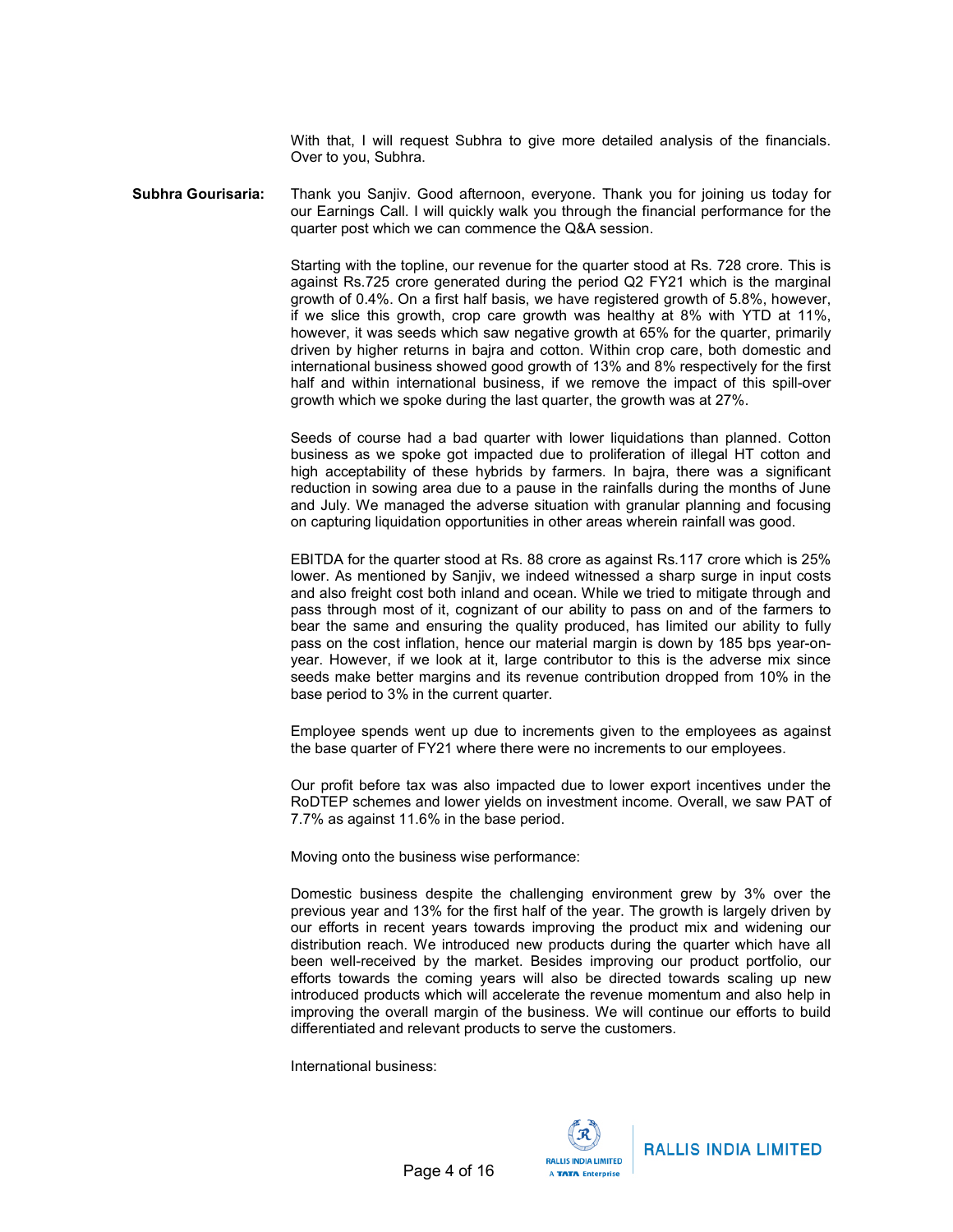Our strategy of adding new customers and expansion into new geographies is actually playing out well. Our growth was 22% in Q2 and 27% in first half removing the spill over impact. This required the team to demonstrate high levels of agility in navigating through the heightened prices of nonavailability of containers on a timely basis. We actually formed a cross-functional team and reverse planning to schedule ex-factory dates as per the selling dates has helped us during these turbulent times. We are also quite pleased that the growth momentum displayed by niche business, crop nutrition where the growth is quite competitive and the opportunity to grow is good. We will continue to nurture and build this base.

In seeds, we are cognizant of the challenges and took several actions to contain the cost in Q2, however, we are conscious that the business needs some strategic rethink and we have prepared a road map that acknowledges the fact that some of our growth strategy may not have fired as desired. As Management and Board, we spent some time to identify actions in the short-term and the medium-term, we are confident that many of these steps will help in building and moving this business on a profitable growth trajectory in future.

A quick word on CAPEX before I hand it to the operator:

Overall CAPEX for the year should be in the range of Rs.250 crore as already mentioned by Sanjiv. We are ready to commence commercial production in a state of art formulation plant at Dahej. Even in MPP, our progress is quite satisfactory. That concludes my opening remarks.

You can now commence the Q&A session.

**Moderator:** Thank you very much. The first question is from the line of Varshit Shah from Veto Capital.

- Varshit Shah: My first question is on the strategic rethinking which Subhra alluded in the seeds division, so just wanted, some more clarity on the same, is it rethinking of the strategy in the portfolio or on the longer-term basis more about, may be even getting out of the business or having some different strategic JV of sort, so what is the thoughts of the management level on the seed side, at the strategic level both in the short term as well as in the long term?
- Sanjiv Lal: So when we talk about strategic rethink one of course is to look at what is our growth aspiration on some of these categories, certainly we had very high aspiration in terms of our growth in let us say the cotton category in particular because we were relatively small in that and we have been working both on the new hybrid side as well as on the market side and therefore some of these developments which we are seeing, which is impacting us in particular and I am sure the others in the industry have also been impacted by the cotton seed, so in terms of our own growth aspirations, in a way we are moderating that because there is a long cycle time because the products which we want to sell next year have to go through the seed production program in the current year, so we have done some moderation in terms of where we expect the growth on the cotton category to be, so we will take it step by step. We have a number of very good hybrids that we had marketed this year. In fact, while the volume was very small, the market returns were very nominal in some of these newer categories, so we will continue to focus on some of our newer products as we go into next year, but the overall growth that we are expecting from this category we are moderating it till there is some clarity in terms of how the illegal cotton will play out. We have already seen a doubling of the sale of the unregulated cotton seeds over the previous year to this current year. So, we will be a little cautious in this category and this year, we have had fairly high returns on the millet side as well because of

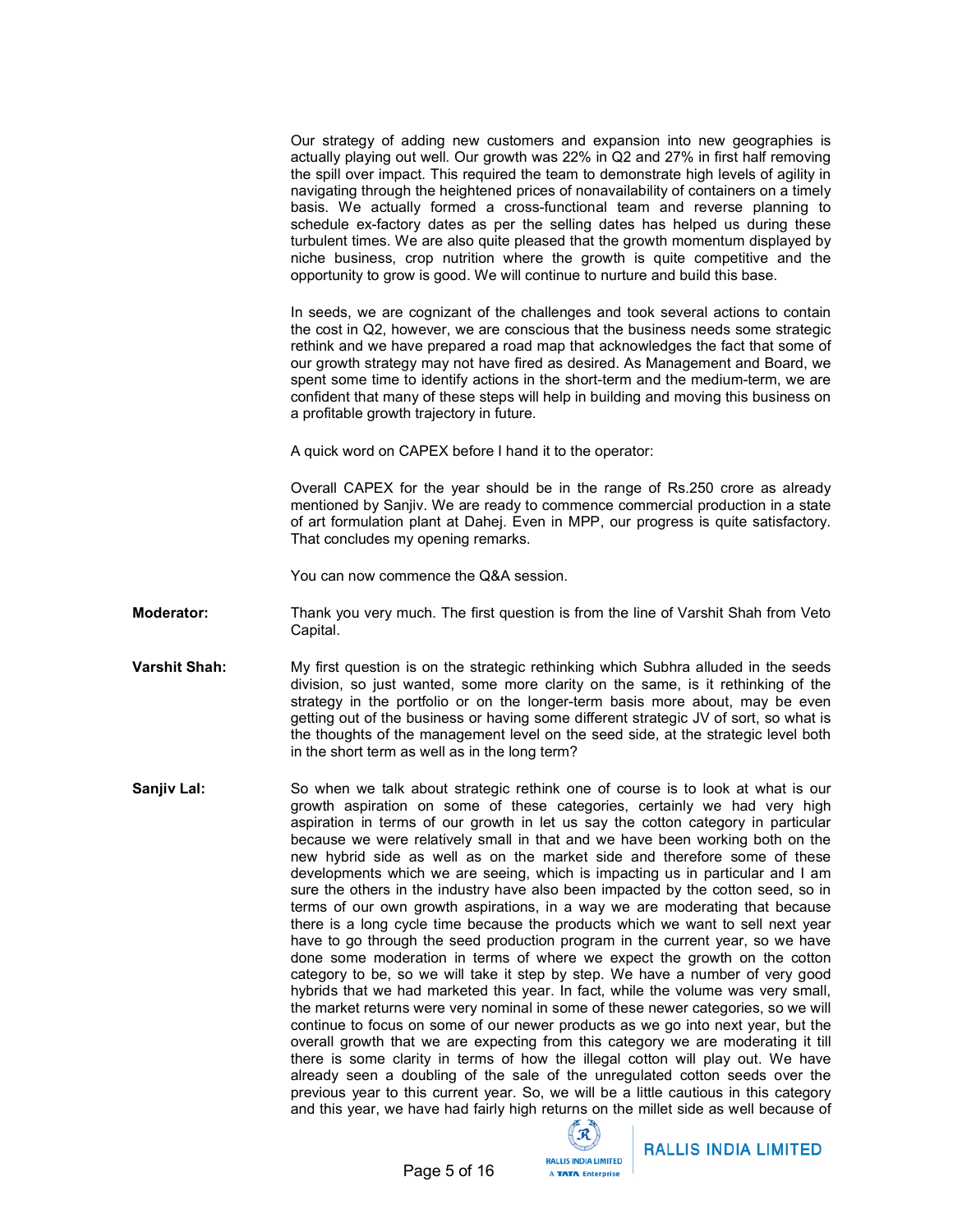the delayed monsoon in the Northwest part of the country and the farmer simply did not take not take up that crop plus there is also some softening of the commodity prices on millet. So, that had impacted this year, but we do have very good products and we continue to remain bullish on that and as far as our Rabi portfolio is concerned, that has been an area where we have been working and we have indicated that in the next two years, we will see significant new product launches and scaling up happening during the Rabi season and we have also called out vegetable seeds as a significant area for us. It is fairly small now, but we continue to build on that through new in-licensing partnerships and we have also taken a new approach to how we are going to be doing our market engagement and as mentioned we are looking at the Eastern zone for this pilot which we have already put in place with one face to the customer which is our distributor as well as to the farmer through common sales and marketing team for our product categories across crop care as well as seeds. So, in summary, strategic rethink is largely on the growth expectations that we have from the cotton category and also to fast track the introduction of some of the new hybrids, we had almost 5 new hybrids for cotton going through the approval process, so we will be focusing on scaling these up at reasonable rate, but some of our products which have not fared very well during the last two years, we will be relooking at those particular products in terms of how we want to grow them. So, that is the long answer to your question on strategic rethink, but the other part of your question was whether we are looking at hiving off this part of the business, there is no such discussion.

- Varshit Shah: And my second question is on the cost inflation for our both international and domestic business, so obviously I understand it is the industry wide phenomena and everybody is affected and based on at least some of the interactions, I am having with the industry peers, it seems that this will flow into Q3-Q4 as well, so my question is, first does the industry in general and including Rallis has the ability to sort of fully pass it on in phases or probably the industry will have to observe some of the losses during the Rabi season given that there are some stocks as well in the channel for the industry at least, so what is your sense of course, I know it is quite fluid given the China situation, but at least what is the sense you are getting from the team and what is your assessment about that?
- **Sanjiv Lal:** So, the points you are raising, I think not only industry wide, they are also global, so if there is a price increase in the raw material that is happening, we are to the extent possible passing it onto the customers and even related with things like freight that has become another headache because the way the ocean freight rates have been changing, we have also to the extent possible moved to FOB contracts rather than CIF contracts, so that the cost of the ocean freight is decided at the point of shipping rather than being planned in advance. So, to that extent, we are making sure that we are able to protect the margins because it is not only us, I think even the customer sitting on the other side of the globe are facing the same challenges from everyone and if there is a need for the agrochemical and there is ability of the farmer to buy it, certainly those prices are being passed on and all set and done, the commodity prices globally are favouring use of these kind of chemicals because the commodity pricing is all very favorable and as far as domestic is concerned, there is a point that you make about high inventory levels and I can only say that as far as Rallis is concerned, our inventory levels are not a concern for us because we have not done any kind of channel stuffing. We have been going only on the basis of what we are outlooking in terms of requirement. So, there is no extra inventory that we are holding, beyond what we think is reasonable.
- Varshit Shah: Just one last question, on the strategic outlook on the capital allocation, so you are already having extremely strong balance sheet and what I understand from you is that you might go a bit slow on the Seeds side given the reason which you

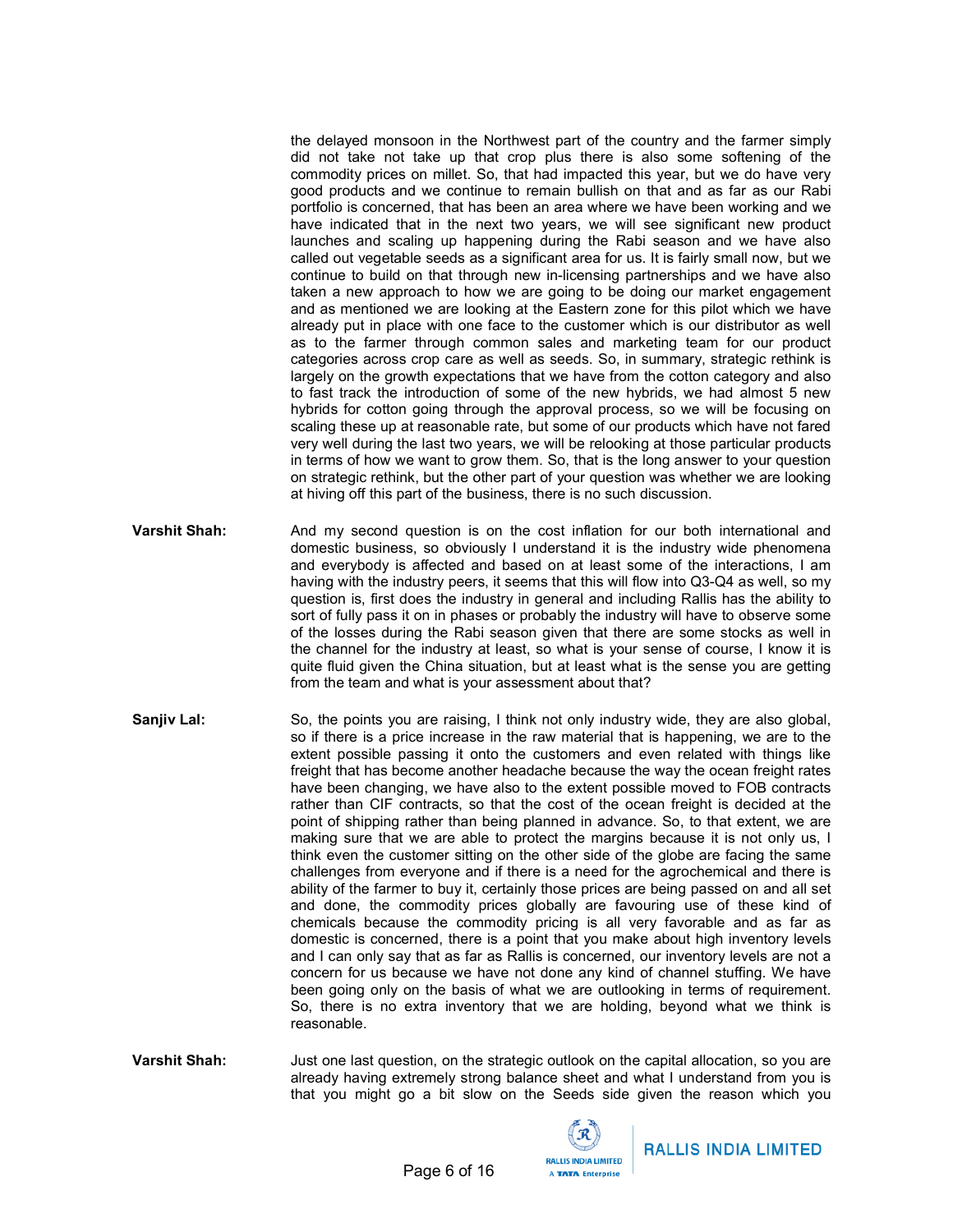mentioned, so going ahead, is there sort of strategic rethink on having a higher capital allocation to your crop care segment or is it that you are already committed in that zone and there is no incremental increase in the long-term CAPEX plan? I don't want any numbers, but just what is on the drawing board and if there no additional incremental increase then does it mean that probably we could see some higher payouts to shareholders?

Sanjiv Lal: So, certainly, our inventory level on the seed side has gone up because of the very sharp increase in return. Inventory working capital on the seed side has gone up, so it will take some time before we are able to get that down to earlier level and as far as the capital allocation is concerned as we have already indicated about Rs.250 odd crore will be the CAPEX spend during this year, some of our projects are coming to fruition in terms of commissioning as I mentioned the formulations plant at the chemical zone in Dahej, we have already taken trial production of one of the lines. In a phase manner, we will be commissioning the other lines as well and once we get the regulatory approval, we will be able to start the dispatches from that site. The other big investment for us is the multipurpose plant which is under construction, all going well. We are looking at commissioning this plant towards H1 of next financial year and as I had already called out, for the work which is being done by our R&D teams in terms of new product introduction on the active ingredient side, those will be commercialized in the new multipurpose plant. So, we are expecting at least one product to get commercialized from the new facility next year. As far as further capital is concerned, you may be aware that out of the Rs.800 odd crore that we had articulated 2 years back, about Rs.550 odd crore is what is committed, and we do have headroom in terms of new projects. Some of them are still on the drawing board. We will be building another multipurpose plant for the herbicide, so that decision we will be taking during the early part of the next financial year in terms of when we need to kick start that project. So, there will be further announcements related with our capital program towards Q1 of next year, but work is in hand for some of these things including some projects which we are looking at for backward integration because the risks related to China sourcing is now very well understood and we have been facing these issues, I would say for the last couple of years where either it is safety related issue coming out of that country or there is an environment related issue coming out of this country, now it is the energy related issue coming out of that country, so some thing or the other we will keep entering smooth trade and I think we are also very clear that we need to de-risk the supply chains and we have made some progress during the last couple of months as I had mentioned, two of our raw materials. This is for one of our products, we are now indigenously sourcing, so that one product has been de-risked and in that way, we are also working on some of the other inputs that we import to look at India based sourcing if we are not going to be doing it ourselves. So, we are working with partners domestically also for local sourcing...

- Moderator: The next question is from the line of Aditya Jhawar from Investec Capital.
- Aditya Jhawar: My first question is on the seeds business, if you can quantify what was the actual sales return and what is the share of cotton in our overall seed business? That is the first question.

**S. Nagarajan:** The sales return across all the crops, was roughly in the range of about 39%-40%. The cotton, you are asking about the revenue contribution of cotton, is it?

Aditya Jhawar: Yes, sir.

**S. Nagarajan:** Revenue contribution of cotton in H1 is about 12% - 13% of the seed revenue.

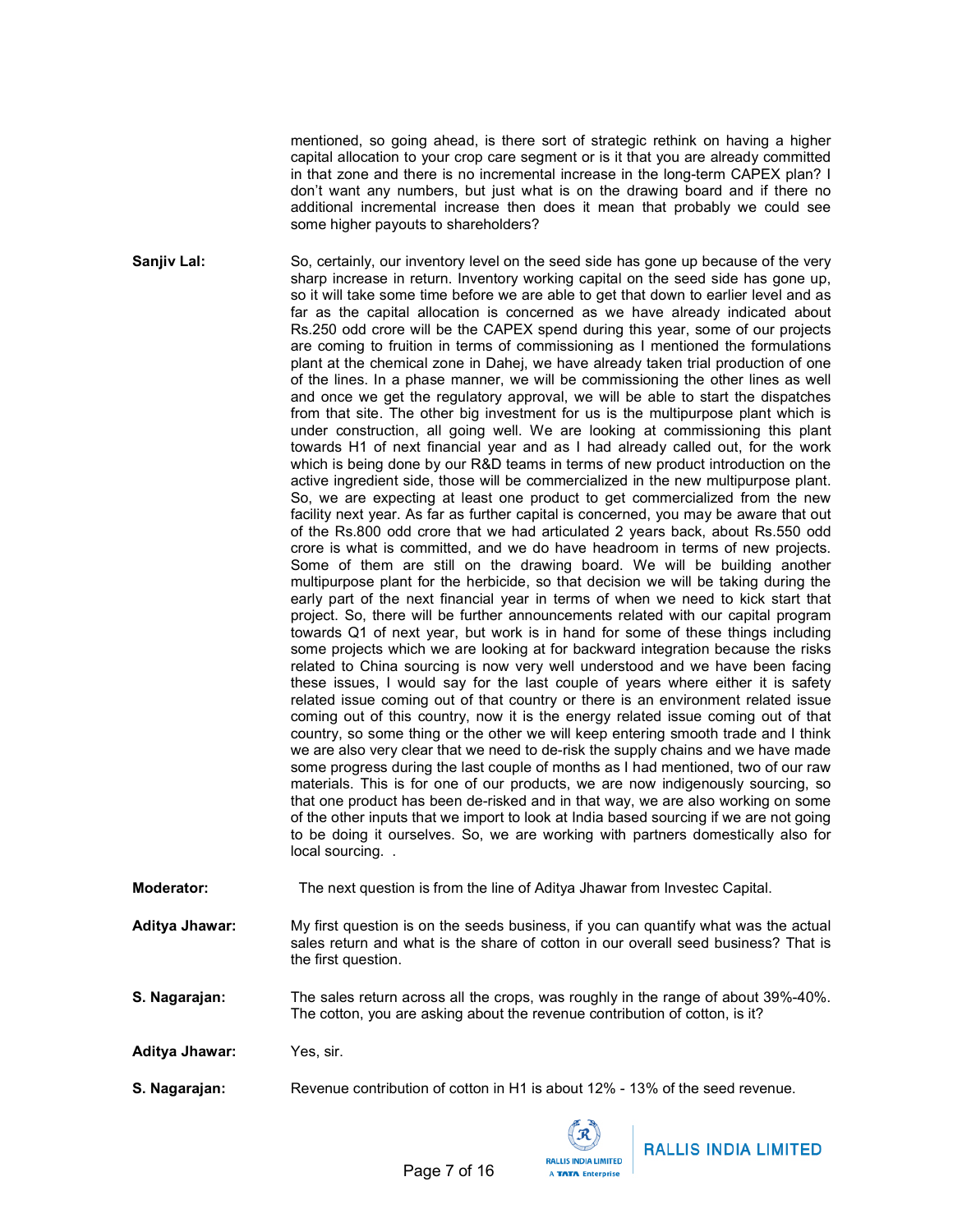- Aditya Jhawar: So, the 30% 40% sales return in the sense that if you can quantify, sir in rupees, crore?
- S. Nagarajan: Our seeds revenue, actually we look at the overall half of the year because as you know in Q1 most of it is placement and at the end of H1 is we generate the revenue, as you may have seen in the investor presentation, our H1 revenue is about Rs.294 crore, right?
- Aditya Jhawar: Yes.
- **S. Nagarajan:** let us say Rs.300 crore that is after accounting for 40% return, so about Rs.430 crore minus the Rs.300, so about Rs.130 crore will be the return, you can back calculate the return.
- **Moderator:** The next question is from the line of Rohit Nagraj from Emkay Global..
- Rohit Nagraj: Sir, the first question is on the international business, so what is the long-term strategy from a 3 to 5-year perspective and we had articulated during last concall that we have already started a new initiative in terms of contract manufacturing, but beyond that how were we looking to shape up this particular aspect of our business and what are the milestones that we are looking at may be on a yearly basis?
- Sanjiv Lal: So, as far as the international business is concerned, we have existing set of products that we are currently exporting and as you would be aware that we have made investments in expanding the capacity of some of these products, for example, Metribuzin, we have expanded the capacity; Pendimethalin, we have expanded the capacity; Hexaconazole, we have expanded the capacity, so today both the Hexaconazole as well as Pendimethalin, we are practically running at capacity of the new facility. Metribuzin, we expect that by end of Q4, that whole facility should be getting fully leveraged. So, there is existing portfolio products that we have already scaled up and we will also take decisions depending on the way it is panning out, whether further investment needs to be done and the other part of the international business is the new product introduction, the new AIs which I had articulated in my earlier response that the new multipurpose plant is intended for producing some of the newer products that are coming through our R&D efforts for the reverse engineering, etc. One product we will be commercializing from the MPP plant next financial year, so the idea is to continue to leverage our existing portfolio, second is, introduce new actives into our portfolio and the third is to also expand the formulated product that we export. As you would be aware, last year we have started business on a formulated product for Metribuzin going to Brazil, we have also got registration for one of our formulated products for Acephate again in Brazil, so that will be another big opportunity for us to expand the formulated business and apart from that in some of the other African and South East Asian countries, we are already doing reasonably sized business on the formulated products. So, these are the three parts of our international business that we will be looking at expanding. Trust that answers your question.
- Rohit Nagraj: That was really helpful, sir, the second question is, on the existing contract manufacturing business, so how is it shaping up and how are we looking at it in the next, may be in the near term and medium term?
- Sanjiv Lal: **Durexisting contract manufacturing business**, you would be aware that one of our imported products which was the Polymer, that business has not been moving at all for the last couple of quarters and this was really related to the airline industry where it goes to and there is also very high inventory with our customer who buys this product from us on contract, so we see this part of the polymer business

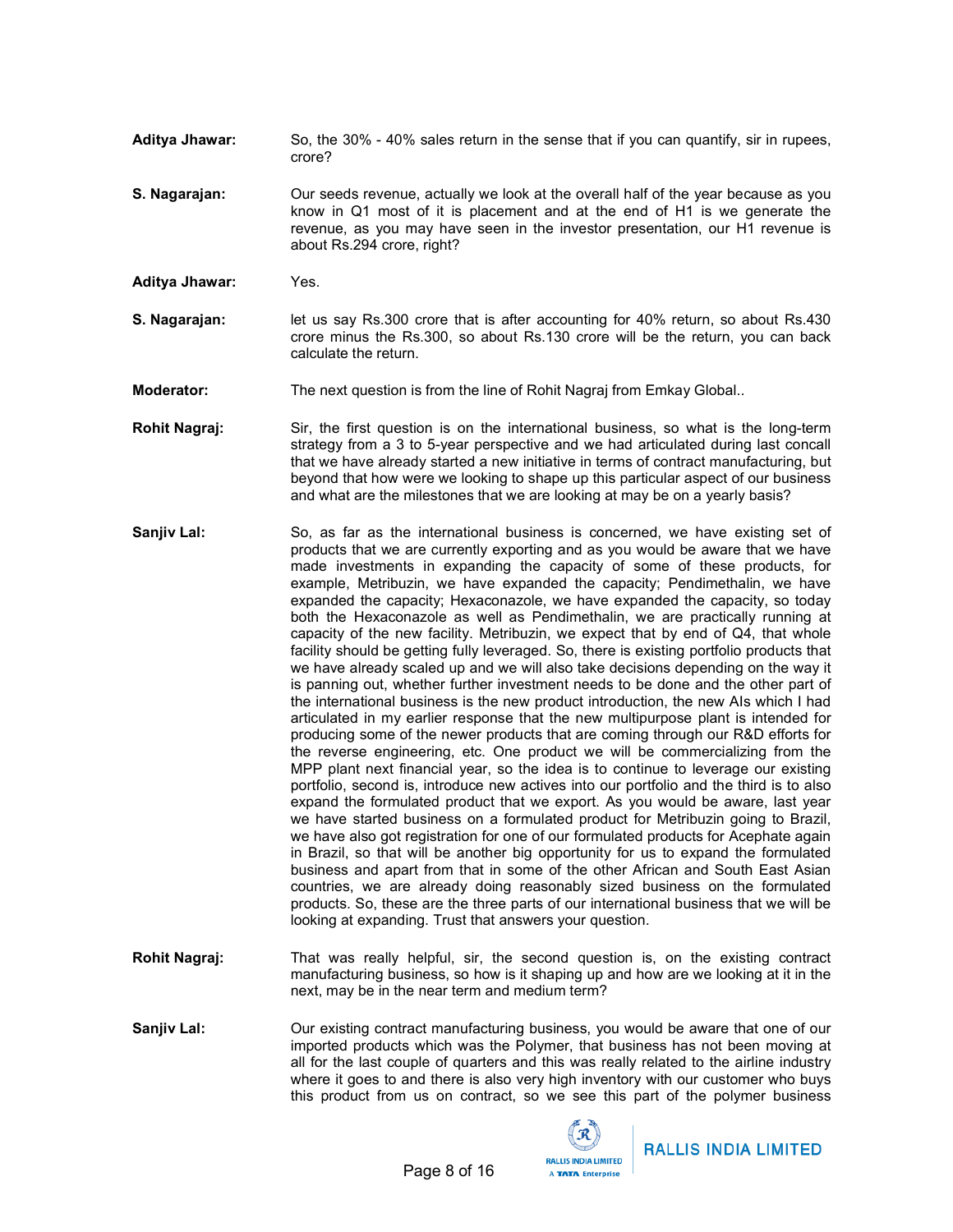reviving only towards middle of next financial year. In the meantime, other products are continuing to do well, so that is not a concern for us at this point in time and we have as I had mentioned in our earlier calls that we now have a structure for actively seeking out new opportunities in contract synthesis. Here again, there is good developments which are happening, but I would say it is not yet fully concluded for us to be talking about, but we are seeing very positive traction on the newer opportunities that we are currently working on. So, there is progress, but nothing to report as of now and we do see this as a good opportunity because not only for us, but I think also for potential customers as they are looking at de-risking their own supply chains, we believe that Rallis will get good opportunities in this pace of custom synthesis as well and here again, we are not specifically looking for patented molecules because we do understand that many of the innovators may not look at patented molecules to be produced by Rallis, Rallis being a competitor to them, but there are lot of other opportunities that we are exploring. So, this part of the business will start giving us growth, I would say in the next two years.

- **Moderator:** The next question is from the line of Ashwin Agarwal from Akash Ganga Investments.
- **Ashwin Agarwal:** First of all, I just wanted to ask, can you just give us the geographical revenue for H1 or like, can you guide us for the geographical revenue side?
- Sanjiv Lal: So, we don't normally share that data, but I would say that most of our international revenues are coming from the Americas. That is a larger contributor to our international business. The Hexaconazole category largely goes into paddy, so that is the South East Asia kind of product, but most of our revenues are coming from the Americas and some from Europe.
- Ashwin Agarwal: And then my second question is, like as you said that there is a molecule you are going to develop one molecule, you are just planning to develop on, so can you just give me some, any rough idea of how much time it would take on an average basis, if you got into a molecule development and all?
- **Sanjiv Lal:** See, the work on synthesis for multiple products is going on at the R&D center and as I had mentioned the multipurpose plant, it is called multipurpose because we will be able to do more than one product in the same plant, so we will be commercializing at least one product next year coming from the new multipurpose plant. So, that will scale up overtime because as you are aware that while we may have a cycle time for our own product development which is well under track, there is also another cycle time related with being able to commercially scale up active ingredients because it requires registration in multiple countries. There are certain countries where the regulatory process are simpler and that is where we will start making our initial sales, but the scaling up of all these products may happen over a 3-year period, so initially there will be low sales for some of these newer AIs, but it will scale up over a period of time.
- **Moderator:** The next question is from the line of Viraj Kacharia from Securities Investment Management.
- Viraj Kacharia: Just have couple of questions on the seed side, first is, if you can just provide some perspective in terms of the aging of the portfolio like say across crops, say cotton, paddy, maize and related question is, you talked about us seeing almost 40% sales return, so is it largely concentrated in say cotton and bajra, but may be not so much in say, maize or paddy because if you look at the overall sowing data for these two crops as well, it has actually been flat or grown, so just wanted to understand, how should one look at the crop level impact?



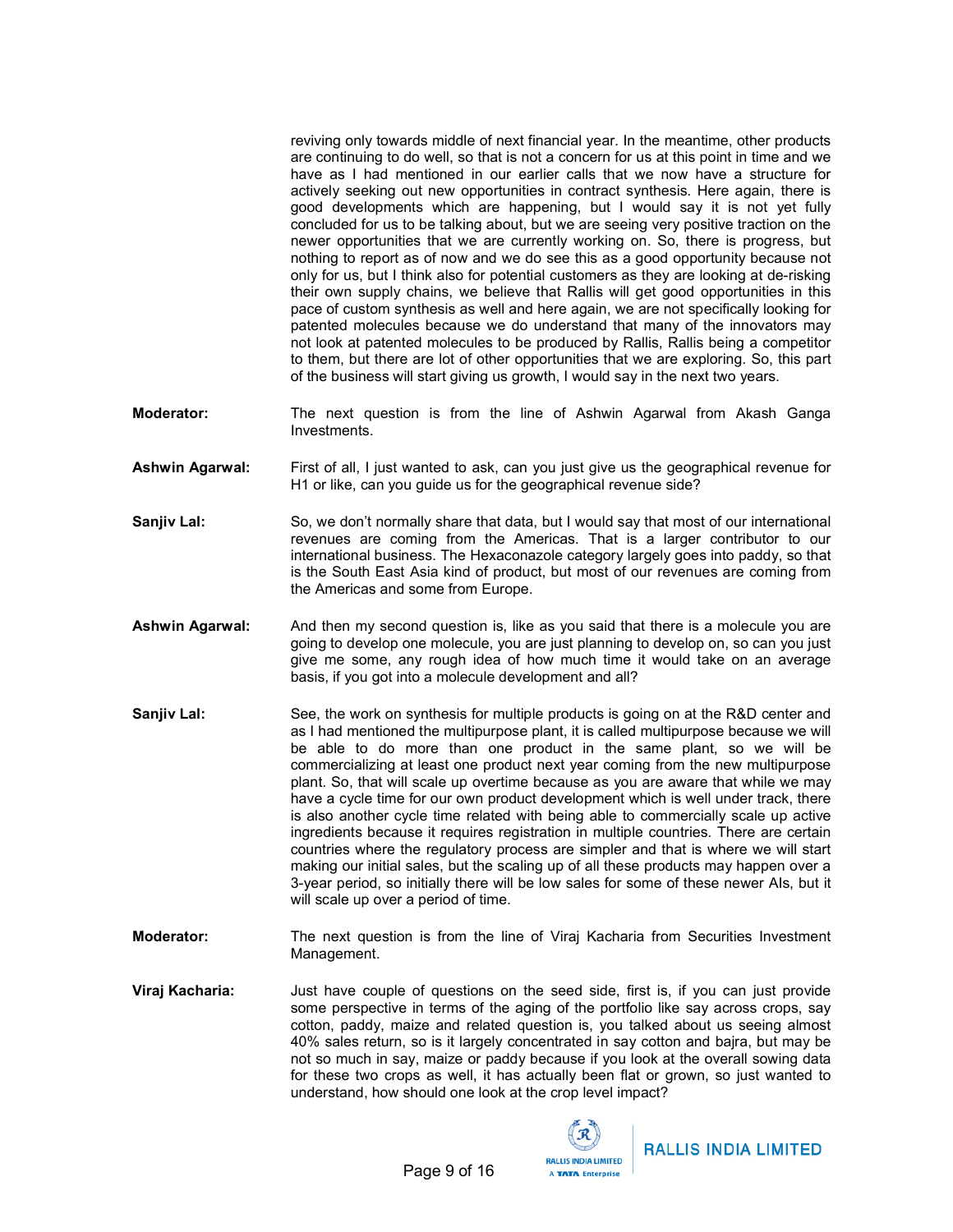#### S. Nagarajan: Maybe, I will take the second question first, yes, it is largely in bajra and in cotton, so what we have witnessed is that as already mentioned by Sanjiv, the impact of the HT illegal cotton has been quite sizable in the case of cotton and also in the beginning of the season when the cotton sowings were happening or underway, you might recall that there was very good commodity prices in soya bean and groundnut in some of the geographies which are common, there definitely was a crop shift and we did find that these were the cotton contributors. Of course, we also found that while these were external factors, we also had to acknowledge that there are certain hybrid level features that we will have to also work upon and that kind of plays into the overall seed business strategy review that Sanjiv and Subhra earlier alluded to. As far as millet was concerned, bajra, certainly as is well known, the commodity prices were extremely low this year as it continued to be. We also found that when the pausing of the monsoon happened between end of June, third week of June you can say to about July 14th or so what, maybe 10th of July which is actually the key season for a lot of millet liquidation. Liquidation got affected, so that is the other crop where we had a challenge in terms of sales return being high. As far as paddy and maize, the sales returns have been stable. In the case of maize, we did have a challenge in terms of supply of availability, so it was not so much market side challenge that we had faced, so it was not a sales return challenge, but we did have some supply challenges subsequent to some difficult situation that prevailed during the production season of Rabi 2020. So, this is to sort of provide some input on the crop level situation. As far as the portfolio and the aging of the portfolio what you were asking, certainly as you know our cotton portfolio is comparatively young, we are in the process of coming up with hybrids, in fact this year we had 5 hybrids that were introduced in the market, so cotton would be a comparatively younger portfolio. If you look at our paddy portfolio, you can say that it is somewhat intermediate, one of our top selling hybrid is probably about 6 or 7 years, it has been in the market. As far as our maize portfolio is concerned, on the Kharif side, it is a little bit of an older portfolio and our work is presently to identify replacements in the Kharif and as far as Rabi maize is concerned, the focus is in coming up with hybrids which are competitive. So, that I think as far as maize and bajra, we did undertake portfolio refreshed few years back, 3 years back, so much of the bajra portfolio is also comparatively younger. I hope that gives you somewhat idea.

- **Viraj Kacharia:** Just one question I had on the seed business, if I look at our commentary throughout in the past has been that with respect to the cost base, if I look at the business, it is relatively high cost business for us, relatively other peers in the market and one of the reason if you look at the cost elements such as the employee cost, sales and marketing and promotion and our commentary in the past has been that the domestic crop care and the seed business required two distinct, two separate sales and marketing teams and because seeds being a year around and reaching activities and consumption happens in a month or a quarter, specific the quarter, the requirements in terms of demand generation and everything is quite different, now what we are saying that we are coming up with a more unified and single team for both of them, catering to both of them, so I am just trying to understand what really changed which is actually making us move in that direction?
- S. Nagarajan: You are absolutely right, I think as you know in the industry, there are both the models that have prevailed in terms of having independent category focused sales operations as well as unified and if you look at the situation that we have gone through this year in terms of the challenges that we have faced with regard to sales return, I would say that it has provided us with an opportunity to revisit some of these dominant thoughts that have guided the way we have gone about our operations, so we kind of took this as a chance to review some of these views and what we did take into account therefore is to introduce this in certain states or certain geographies where we do have difference in terms of the contribution to

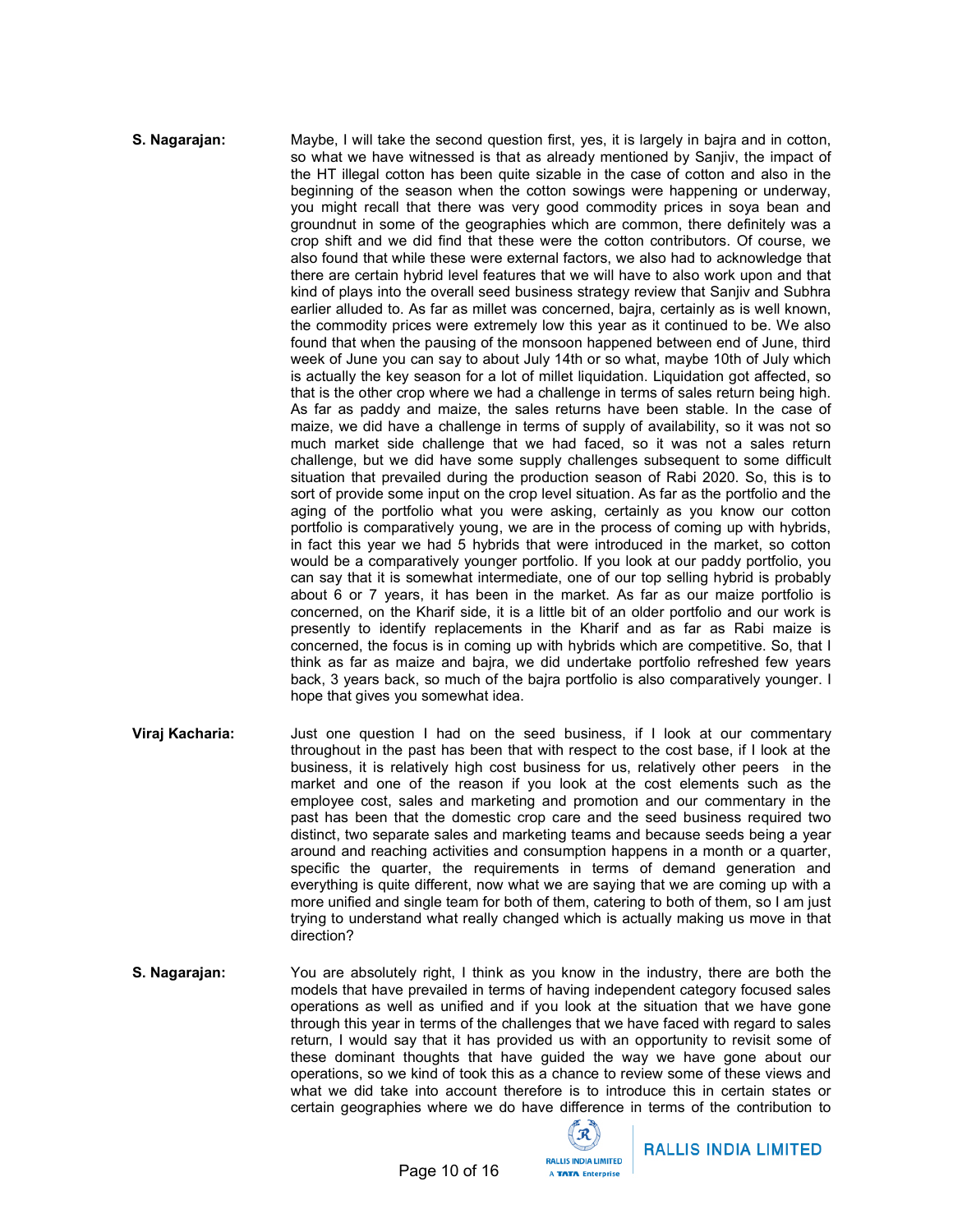each of the categories. So, for example, the choice of East zone, really if you look at it at the state level, it comprises of Assam, West Bengal, Bihar, Jharkhand, Orissa and Chhattisgarh and in each of these places, we have different contributions to each of the categories of business. So, you do have a place like Orissa where you have a large contribution for the seed business, Orissa or Jharkhand and you do have another geography where it is almost equi contribution, Chhattisgarh kind of a place and then you have the other side where you have in West Bengal, you have a large contribution in the crop care business. So, what we therefore have embarked on is to evaluate our own thinking through this pilot and in a carefully calibrated way by providing adequate resources for demand generation as well as for sales engagement with the channel partners and we really are setting it up in a fashion which will take into account some of the concerns you can say that we may have had in the past. So, that is how we are going about it and that is the context we took the opportunity that you can say this year's situation presented us with to evaluate.

- Viraj Kacharia: So, what implication it will have on the cost base especially in the seed business?
- **S. Nagarajan:** So, the way we are looking at it is that it will provide us with gains on both the sales front as well as of the cost front because in places where we have strong preference for one category, but not necessarily in the other category, we are expecting to leverage the channel strength for that we have in that particular category. As far as the cost is concerned, there would be some optimization for sure because in certain geographies, which were, let us say under contributing from revenue contribution point of view, we may have had certain number of cost heads that we would be incurring which will obviously now get optimized. Overall, we are expecting what you can call a productivity growth which is you can say revenue over expenses and our aim is to get between 15% to 20% improvement on the productivity.
- Moderator: The next question is from the line of Jainish Bindra from Arpwood Capital.
- **Jainish Bindra:** I just have a question regarding the seeds department, when we talk about that we are going to building a Rabi crop portfolio like seeds for the Rabi portfolio and vegetables, are we only looking at developing it through like royalty contracts that you were talking about or also Brownfield opportunities in this area?
- Sanjiv Lal: I am sorry, I still didn't get it, but we are having our own research program to develop our Rabi portfolio as well as the vegetable portfolio. We have a full-fledged research program. We are also looking at in-licensing opportunities if that is the second part of what you are asking on both. In fact, in vegetables we do have a number of in-licensing partners that we take to market it. So, it is a combination of both, it is not only in-house or it is not only in-licensing.
- **Moderator:** The next question is from the line of Vishnu Kumar from Spark Capital.
- Vishnu Kumar: I just wanted to ask, how is the current season in terms of the Rabi and how has it picked up and how is the inventory in the system, is it slightly higher or how are you seeing the current trends?
- **S. Nagarajan:** I think you are referring to the Indian market. In the Indian market, our inventory levels, we are quite satisfied with our channel inventory. As you are aware, the reservoir positions are very good. At this point in time, they are actually higher than the long period average, right, I think it is at about 80% of capacity which augurs very well. In fact, the agri credit flow in quarter 2 has also been very good. With the abatement hopefully of COVID, we should have a positive Rabi season. This is our



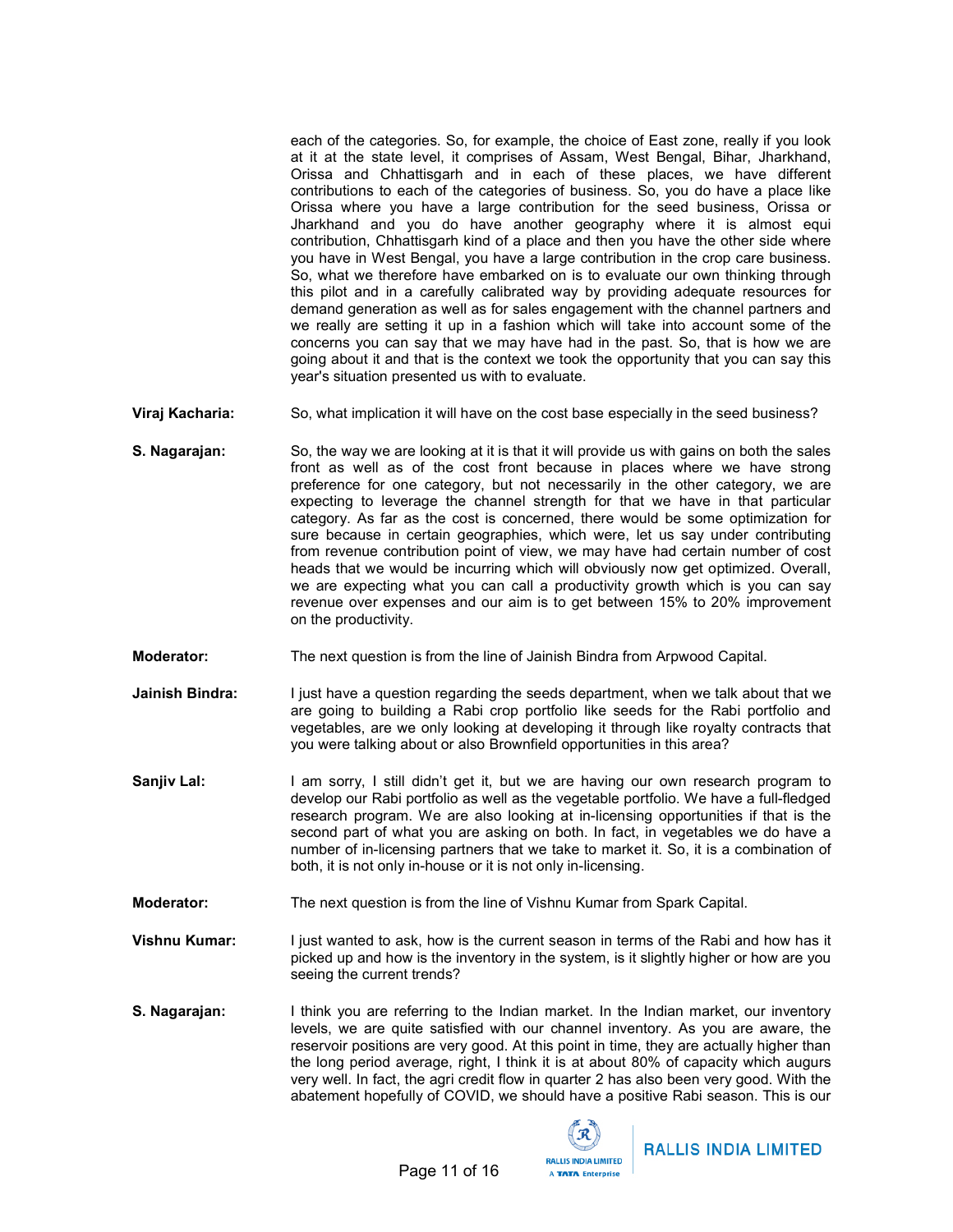thinking. Of course, the issue is going to be in terms of raw material availability and supply side challenges more than from the demand side.

- Vishnu Kumar: So, should we expect a strong growth or what do you think will be the growth likely in single digits or any rough idea in your opinion because you are seeing the current trends there like could it be pretty strong because last year also was pretty strong, so just trying to understand from that?
- S. Nagarajan: If you compare some of the indicators at this point in time, last year also, like you correctly said we had very good reservoir storage, it was 87% last year, 80% it is at this point in time which are both higher than the long period average of 77%. Last year, the agri credit was in the second quarter about 5% to 6%, this year it is running between 11% to 12%, September rains have been good, October rains also I think have been quite high in fact in many places. There are challenges consequent to that as well. So, difficult to sort of put down a particular percentage, but certainly we are thinking that it should be similar at least to last year.
- Moderator: The next question is from the line of Abhijit Akella from IIFL Securities.
- Abhijit Akella: Just couple of things, one is, on the margin front for Rabi, with the input cost pressures as well as there is probably slightly higher inventory line with the channel in general at the industry level just given the weak Kharif season, so any color in terms of any discounting or that kind of thing that is industry is resorting to and whether we also having to participate in that and if so, what margin implications that might have on our domestic business?
- **S. Nagarajan:** There are bound to be channel inventory differentials and even company inventory differentials between the different companies depending on when they may have bought or when different competitors may have bought their products, their raw materials. So, that is something which is bound to happen and it is already evident in the market with differential prices prevailing for different formulated products in the domestic market. So, our approach have been in terms of looking at our cost increases and trying to sort of see how we can segment the products, the markets that we have into those where we are able to pass on reasonable portion of the cost increases and certainly there are products markets where we would have challenges as well, not just because of competitor action, but also because of cross segment movement that the farmers may undertake, if the price points become far too high. So, that is the way we are kind of going forward. It is a fairly challenging situation, very difficult as you can appreciate to precisely determined, but this is what we are focused on trying to sort of identify geographies, crops, products, cost changes, inputs from the field with regard to the market position of inventory, the segment itself and then kind of arriving at our own approach with regard to pricing.
- Abhijit Akella: And the second thing was just two parts in the second one, one is, is it possible to give us a breakdown of domestic crop care revenue growth for the first half between volumes and prices? That was one and second on the international business with all these developments happening in China, lots of chemical prices rising, do we see ourselves as a net beneficiary of that in the sense that maybe some of our product prices also start to move up like say our Metribuzin or Pendimethalin or some of those or is it more of a concern to us on the raw material side?
- S. Nagarajan: No, I think there are changes in both the raw material cost as well as our prices. Now, this is evident across all the products, even on the international front. Now, what may be more important I guess is the spread, how the spread might change between the price point and the cost point and that varies for different product. At this point in time, it is a little bit difficult to sort of predict quite a long time into the

 $\mathcal{R}$ **RALLIS INDIA LIMITED** A TATA Enterprise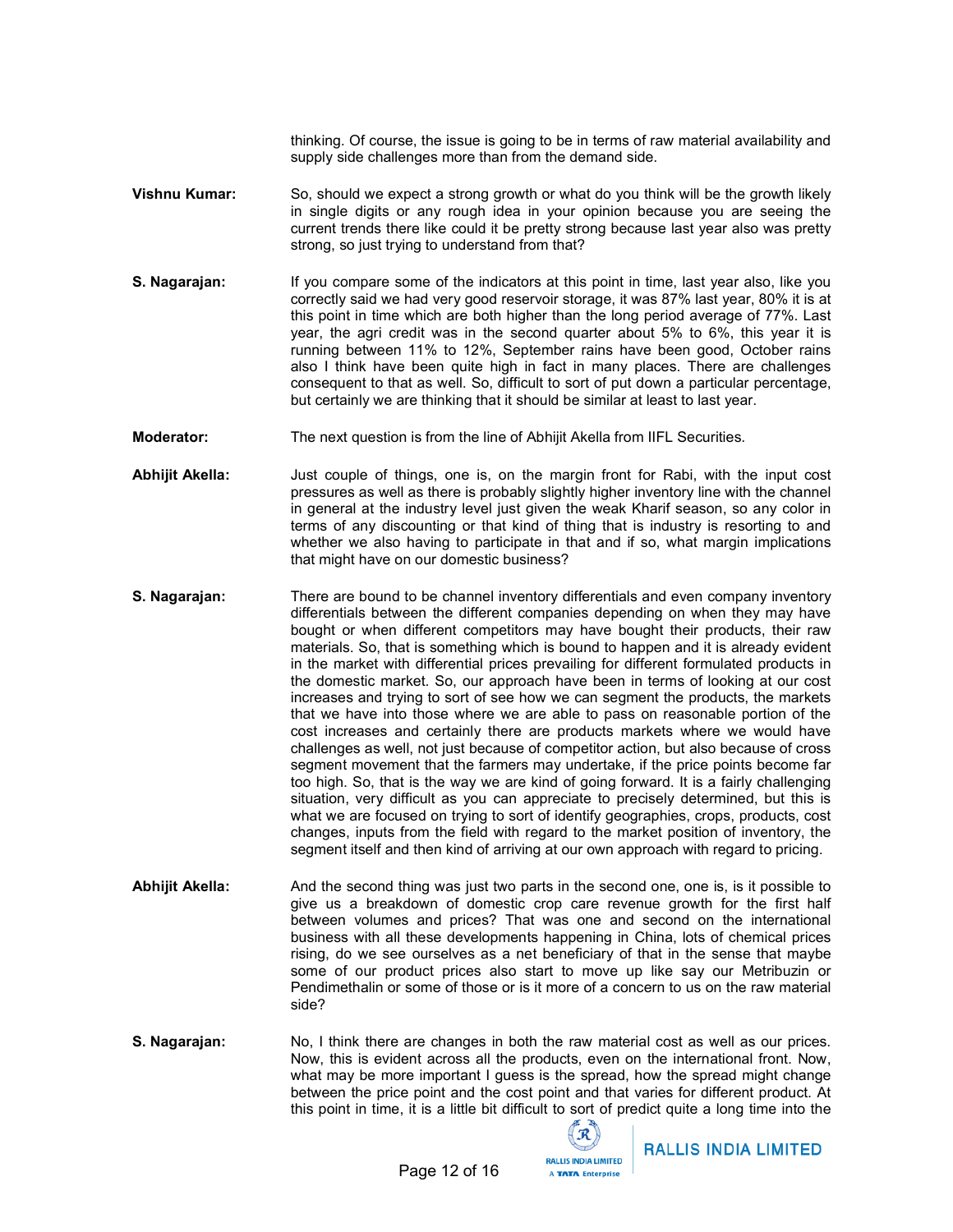future because there are also supply availability challenges which is I think another important factor. So, that way it is a little difficult to predict how the spread might change, but in a general sense, it is not only cost increase, it is both the cost increase and the price increase. And your other question was volume growth, volume growth for the domestic business in Q2 was out of the overall growth we had about 3.3% in quarter 2 and the volume is 2.4%, the rest of it was price.

- Abhijit Akella: And for 1H, sir?
- **S. Nagarajan:** First half we had almost 13% growth in the domestic business, 11% volume and 1.7%, 2% you can say price.
- Moderator: The next question is from the line of Tarang Agrawal from Old Bridge Capital.
- Tarang Agrawal: Sir, you suggested that the Rs.294 crore H1 FY22 seeds business revenue is after accounting for 39% to 40% sales return. When I back calculate that translates to a placement of about Rs.480 crore, is this accurate or?
- S. Nagarajan: This is accurate, I was just wanting to also clarify that question that came in earlier. Yes, that is absolutely right, Rs.294 crore is the 60%, the portion that is recognized as revenue that is after accounting for 40%, yes, so rounding off approximately Rs.300 crore revenue, so Rs.500 crore placement, 40% of that about Rs.200 crore is the return measured in NRV terms. These are not in cost terms; this is in revenue terms. The rest of it is what is the revenue. You are right.
- Tarang Agrawal: And if I were to compare this to figure of last year, what would that be in terms of percentage?
- S. Nagarajan: Last year, we had about 35%.
- Tarang Agrawal: Sir, when you say that cotton is about 12% to 13% of your overall seeds business that is on this Rs.300-crore figure, correct?
- S. Nagarajan: You are right.
- **Tarang Agrawal:** And your biggest would be rice obviously?
- S. Nagarajan: Paddy, yes.
- Tarang Agrawal: And what proportion would that be approximately?
- S. Nagarajan: Paddy would be about 40% in H1.
- Moderator: The next question is from the line of Resham Jain from DSP Investment.
- **Resham Jain:** I have just one question, in the upcoming Rabi season, what we are hearing is that there are shortages of fertilizers especially DAP and material like that and that may have impact or bearing on the overall acreage and the output, given that you are quite upbeat on the Rabi season because of water levels, could this be a spoil spot in the whole upcoming season, just your thoughts on this?
- Sanjiv Lal: No, I think while this is certainly a challenge that the farmers are not getting access to fertilizer, but from my past experience even if there is some underdosing of phosphatic fertilizer for one season, it will not have any significant bearing on the productivity, so that this is something that I have understood from my past

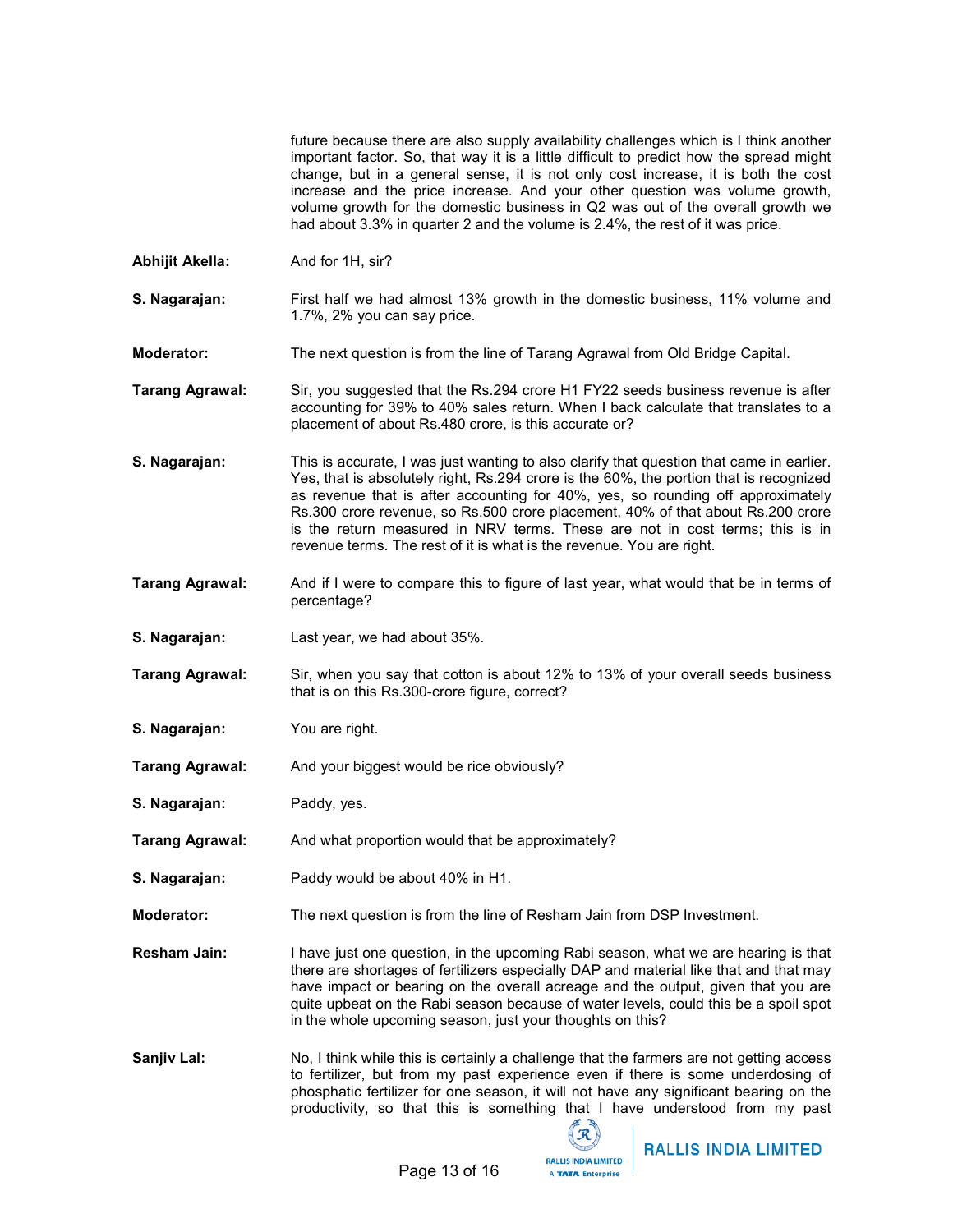experience and working in the subsidized fertilizers. So, it will be a problem, but it should not be a major problem.

- **Resham Jain:** And will this be a more problematic in some specific geography compared to others?
- Sanjiv Lal: Well, I think these questions are better asked to those who are in the industry because they will know exactly what their placing where, so for us it is only speculation as to where the problem will be.
- Resham Jain: Because I was just thinking from agrochemical consumption perspective also if fertilizer itself will be a problem, let us say, we are hearing more from North, so just thinking from that perspective?
- **Sanjiv Lal:** I think there may be opportunities for the farmers to use alternate crop nutrition kind of products, so there may be an opportunity for products to be used, let us see.
- Moderator: The next question is from the line of Deepak Chitroda from Phillip Capital.
- **Deepak Chitroda:** I have two questions, first of all is on the growth part of it, so as you mentioned that water reservoir level has been pretty good and that is auguring well for Rabi season, in fact, if I look at last year's growth, we have seen almost average growth of about 40% last year, so do you expect that kind of a growth or probably high single digit growth is expected in the domestic side and second part is basically on the, what is your view in terms of the export market, especially if you talk about in terms of the demand side for North America or may be South America side?
- S. Nagarajan: I think on the Rabi domestic market from the demand side point of view, clearly all these variables that we are talking about are very positive. Now, in terms of how the availability and how the prices of whatever is available is going to shape up will be a very important factor that may determine the growth for a specific industry, let us say, crop protection for us or for a specific company depending on the portfolio and the price points of the products and stuffs like that. So, that would probably be an important factor to take into account, but from the demand side, yes things we do think are going to be quite positive. Export momentum is quite positive again at this point in time, just like we had said in Q2 we had 22% increase that continues in terms of positive momentum. Of course, there are challenges in terms of freight that is logistics and of course on the supply side. So, those are the challenges, but again the demand seems to be quite good.
- **Deepak Chitroda:** And my second question is regarding the cost as you rightly mentioned about the RM cost going for most of the chemicals, but do we expect additional cost coming up because of the unlock which is happening in the domestic market in terms of sales and marketing cost or advertising cost or travelling cost, so do we expect that cost also going up in H2 or in the coming quarters?
- **S. Nagarajan:** Yes, definitely I think in terms of the demand generation work if you look at our own Q2 over Q1, we have increased progressively the demand generation work that is happening through physical meetings and hopefully if the COVID subsides, we are continuing to do it with lot of safety measures and all of that, but I think as the markets open up and as things improve on the vaccination front, we should expect for more of demand generation. While it may be an increase in cost on specific heads, I guess the expectation also is that it will help in being able to position the differentiation in some of the products which we have hitherto not been able to with limited physical movement. We have had to depend on digital methods which we

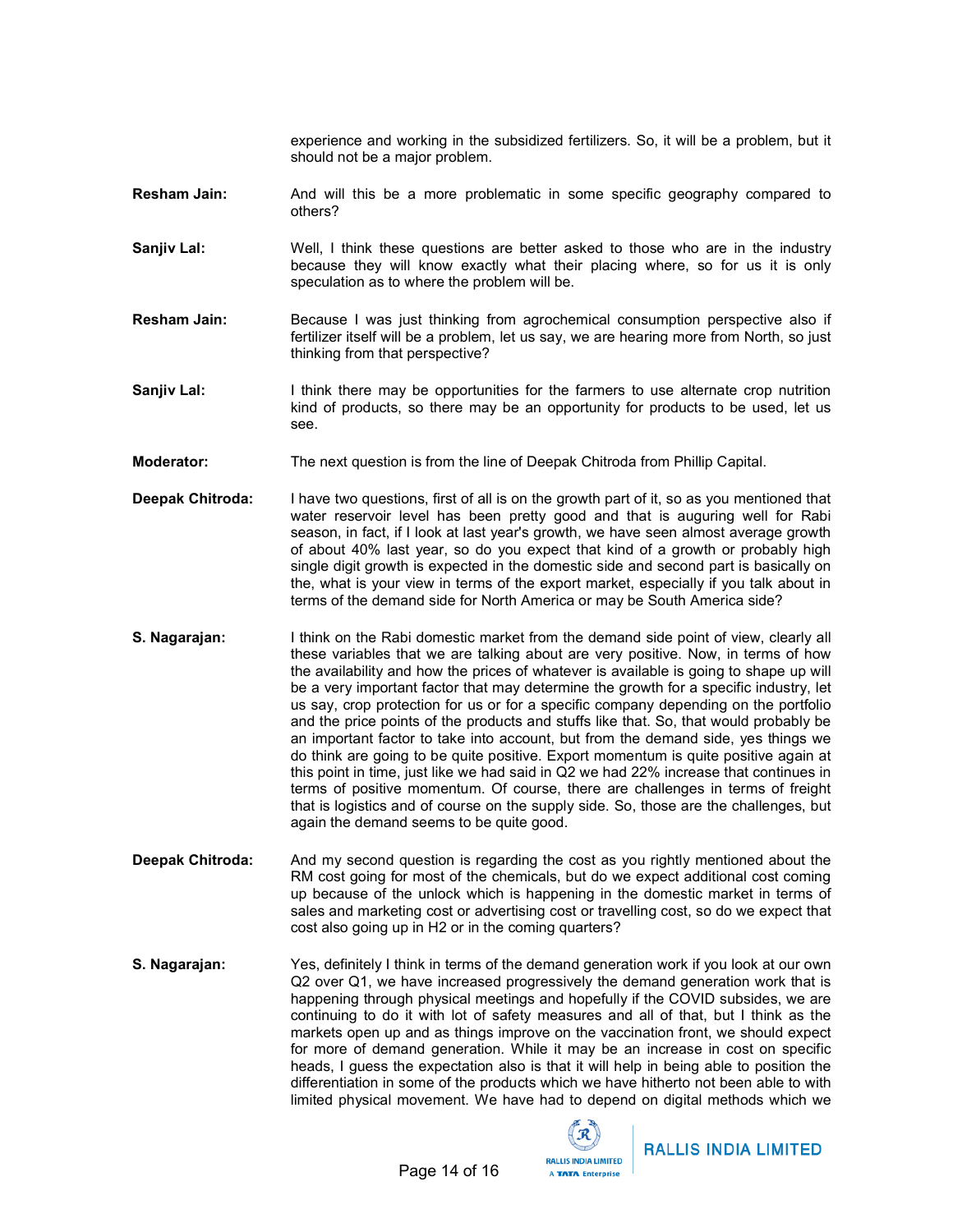will continue to do for specific reminder type of communication, but certainly for more differentiated products as well as in the new products, scaling up of the new products, these things will certainly find the benefit.

**Moderator:** The next question is from the line of Rohan Gupta from Edelweiss.

Rohan Gupta: Sir, question is on our higher raw material availability from China and dependency on China for raw material, I believe that roughly 40% to 45% of our raw material we are dependent on China given the current prices, sir, how much finished goods inventory and raw material inventory we have rightfully with us and do you see that even good monsoon in Rabi can have impact on our business because of the raw material availability, if you could share some more detail on that, sir?

- S. Nagarajan: So, typically, what we have been doing is to stock up on the key raw materials for the different active ingredients and we are at this point in time, we look at metrics which is raw material on hand plus what is on order. Now, what is on order is something which may have already been shipped or it may be something which has not yet been shipped. In the past, we have been able to look at those combined measure and feel, let us say, comfortable that we are able to have a certain level of coverage, let us say, 3 months coverage, but what we are increasingly doing is to focus on what we actually have on hand and what has actually been dispatched because things which are on order, but not dispatched, we are finding that there are situations where for various reasons the manufacturers are not able to supply, particularly if it is China sourced product. Therefore, the planning horizons have become far narrower. We are trying to stock up as much as we can. For many of the products, for many of the active ingredients, we have adequate stocks to cover for the next 3 months, but there are may be one or two products, where we are still waiting for material to be shifted and given the uncertainties that are there at this point in time, the risk if you can call it like that of some kind of a pause in production that kind of a thing certainly exists for this one or two products, but in terms of the domestic market, now how much of this really is relevant for this particular season because not all products, not all active ingredients go into a relevant formulation for this particular season. That way if one were to look at it, I think we are reasonably covered as far as the domestic market is concerned.
- Rohan Gupta: But our B2B business and institutional business and export market can be severely impacted in terms of unavailability of raw material from China?
- **S. Nagarajan:** No, I didn't say that, let me just restate this, for most of our products, except for maybe one product, we are covered as far as Q3 is concerned, but even for that one product, material is on order, if it is shipped, we should be covered only and not severely affected, I mean I think some of the terms that you mentioned, I just wanted to clarify out.
- **Rohan Gupta:** And sir, the price would have gone up significantly in terms of even the material which we have contracted, do you feel that we will be able to pass it on or there may be some more margin pressure which we can expect in second half?
- S. Nagarajan: We have witnessed significant cost increases and I think as Sanjiv mentioned in the opening remarks, towards the end of Q2 or early part of Q3, we have taken price increases of 8% to 10% and we are witnessing still increases in cost, even in October. Now, we have to navigate through this depending on the product, depending on the competitive advantage that is there. It would be a little difficult to give an overall answer whether we will be able to fully pass on the cost increases, but certainly it is a challenge. I think it is an important challenge and that is what we are really focused on as management.